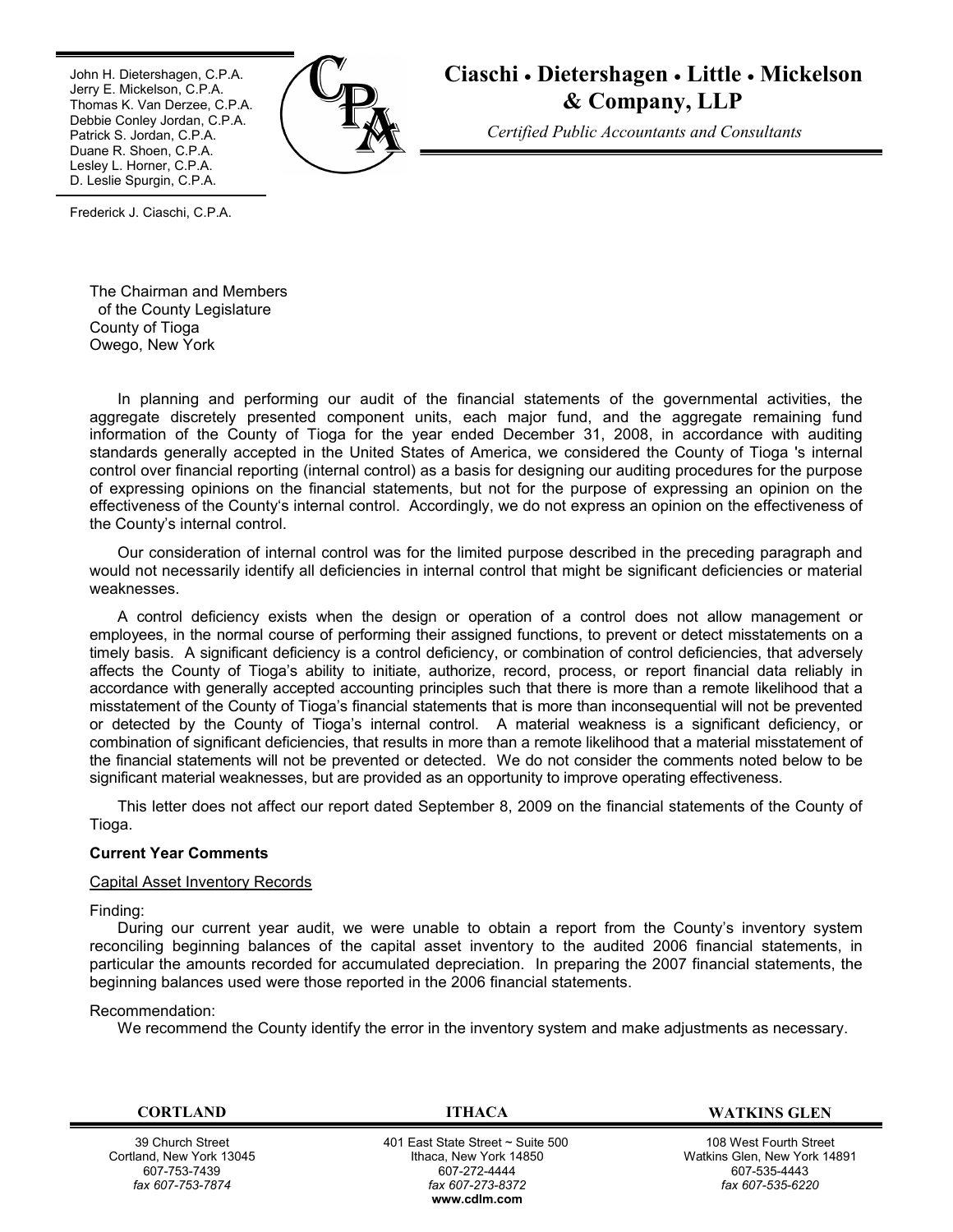# Controls over Computer Security

## Finding:

Internal controls are designed to safeguard assets and help to detect losses from error or fraud. A fundamental concept of internal control is segregation of duties. During our current year audit, we noted all employees in the Treasurer's Office use the same password to access the computer system, which provides each employee with access to all functions on the computer system, regardless of job function. This impairs the segregation of duties which is part of the design of the County's system of internal control.

## Recommendation:

We recommend each employee be assigned a unique password and computer access be limited to those functions necessary to perform assigned job duties

#### Segregation of Duties over Payroll

#### Findings:

During our current year audit, we noted the Payroll Supervisor enters all new hire, termination, and payroll changes into the computer system based on information received from the Personnel Department. Each pay period, a report identifying all changes made is produced, and the Payroll Supervisor checks this report against documents received from the Personnel Department. Once a year, the Personnel Department performs an audit of all payroll records on the computer system.

The Payroll Supervisor also completes the payroll and performs the check signing function for payroll checks. Each Department Supervisor signs off on the certified payroll for the department, but does not see the completed payroll before distribution.

## Recommendation:

We recommend the County consider whether it would be cost-beneficial to have someone other than the Payroll Supervisor enter personnel information in the system. This could be an individual in the Personnel Department or another individual in the Treasurer's Office. If this is not feasible, we recommend the report identifying all changes made be independently reviewed by the Personnel Department. We also recommend checks be processed and distributed by someone other than the Payroll Supervisor.

#### Controls over Cash Disbursements

#### Finding:

Through inquiry of County personnel, it was revealed that standard practice has been to issue numerous manual checks rather than processing those transactions through the purchase order system. It was noted that the County had significantly reduced the number of manual checks processed. However, at the time of our audit, there were still a number of manual checks routinely issued. When utilized, the purchase order system provides internal controls over the procurement process by ensuring proper advance authorization and the availability budgetary dollars.

#### Recommendation:

We recommend the County restrict the use of manual checks to only those situations where truly necessary.

# Finding:

During our current year audit we noted \$65,960 expensed for a fire suppression system, environmental control system and a rigid grid raised floor system for the IT Department in response to recovery from the 2006 water disaster. At December 31, 2007, none of these assets were in service, or even ordered, although funds had been appropriated for them in 2006. Payments were approved based on quotes rather than original invoices. Payments for these items, made by manual checks outside the normal claim audit process, were listed as outstanding items on the bank reconciliation, but had not cleared as of June 2008. The checks had not been mailed and were located with the IT Supervisor. If uncorrected, this condition would have caused overstatement of capital fund expenses and understatement of Capital Fund balance, as well as an understatement of cash.

## Recommendation:

We recommend expenses not be approved for payment until the goods and services and an original invoice have been received. Appropriations expected to be made, but not expended by the year end should be recorded as encumbrances.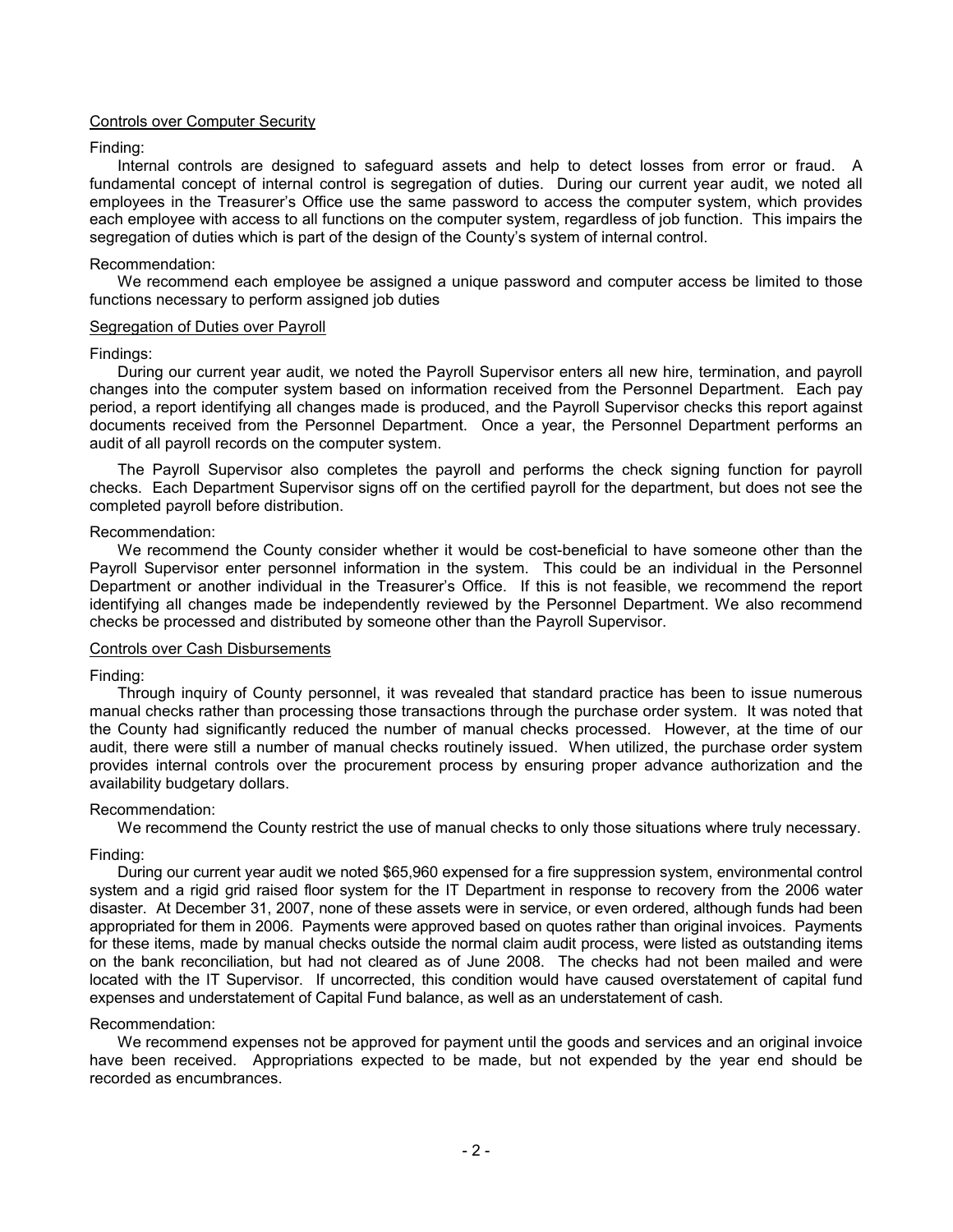# Beginning Fund Balances

# Finding:

During our current year audit we noted beginning fund balances were understated in the Capital Fund by \$442,208, overstated in the Self-Insurance Fund by \$2,504,116 and overstated in the Workers Compensation Fund by \$5,100,000; compared to ending fund balances as reported in the prior year audited financial statements. This occurred because prior year agreed-upon audit adjustments were not posted to the County's books. Audit adjustments were not posted because the County's computer system does not allow posting to the prior year once the books have been closed.

## Recommendation:

Given the constraints of the computer system, we recommend all agreed upon audit adjustments be posted to the County's accounting records in the subsequent year and current year beginning fund balances adjusted in order for them to be in agreement with prior year ending fund balances before the books are closed.

# Recording of Revenue and Receivables

## Finding:

During our current year audit we noted Property Tax revenue was understated by \$91,505. One town chooses to off-set the amount of its tax payment to the County with its portion of the estimated sales tax revenue. Rather than netting property tax revenue with the contractual expense for distribution of town's portion of sales tax, the County is required to record the full property tax revenue and contractual expense for the sales tax distribution.

# Recommendation:

For towns that choose to off-set County property taxes with their portion of sales tax revenue, we recommend the property tax revenue from the town not be netted with the contractual distribution of sales tax to the town.

## Finding:

During our current year audit we noted Deferred Tax Revenue overstated by \$104,213 and Allowance for Uncollectible Accounts understated by \$103,327 resulting in Taxes Receivable being overstated by \$103,327. This occurred due to errors in the spreadsheet used to estimate the Allowance for Uncollectible Accounts.

# Recommendation:

We recommend greater care be taken when calculating the Allowance for Uncollectible Accounts, including review of formulas, beginning balances, and analytical changes in the account balance.

# Finding:

During our current year audit we noted the Participant Assessment Revenue and Assessments Receivable accounts in the Workers Compensation Fund were each understated by \$517,626, with the receivable account showing an inaccurate credit balance at year end. The expected revenue and receivable were not recorded at the beginning of the year. As payments were received from towns and villages, cash was debited and the receivable account was credited. At year end, adjustments were made to the revenue and receivable for the town and village portions, but not for the County's share.

#### Recommendation:

We recommend the revenue and receivable for these two accounts be booked at the beginning of the year, balances be reviewed for accuracy at year-end, and adjusted as necessary.

# Finding:

During our current year audit we noted Enhanced Wireless 911 State Aid was received, but not recorded as revenue. When the aid was received, it was recorded against a receivable which had not been recorded, causing a negative balance in receivables.

# Recommendation:

We recommend all State Aid revenue be reviewed to ensure that all revenues are recognized. This may be achieved through the review of Performance Reports and analytical review of current and prior year revenues.